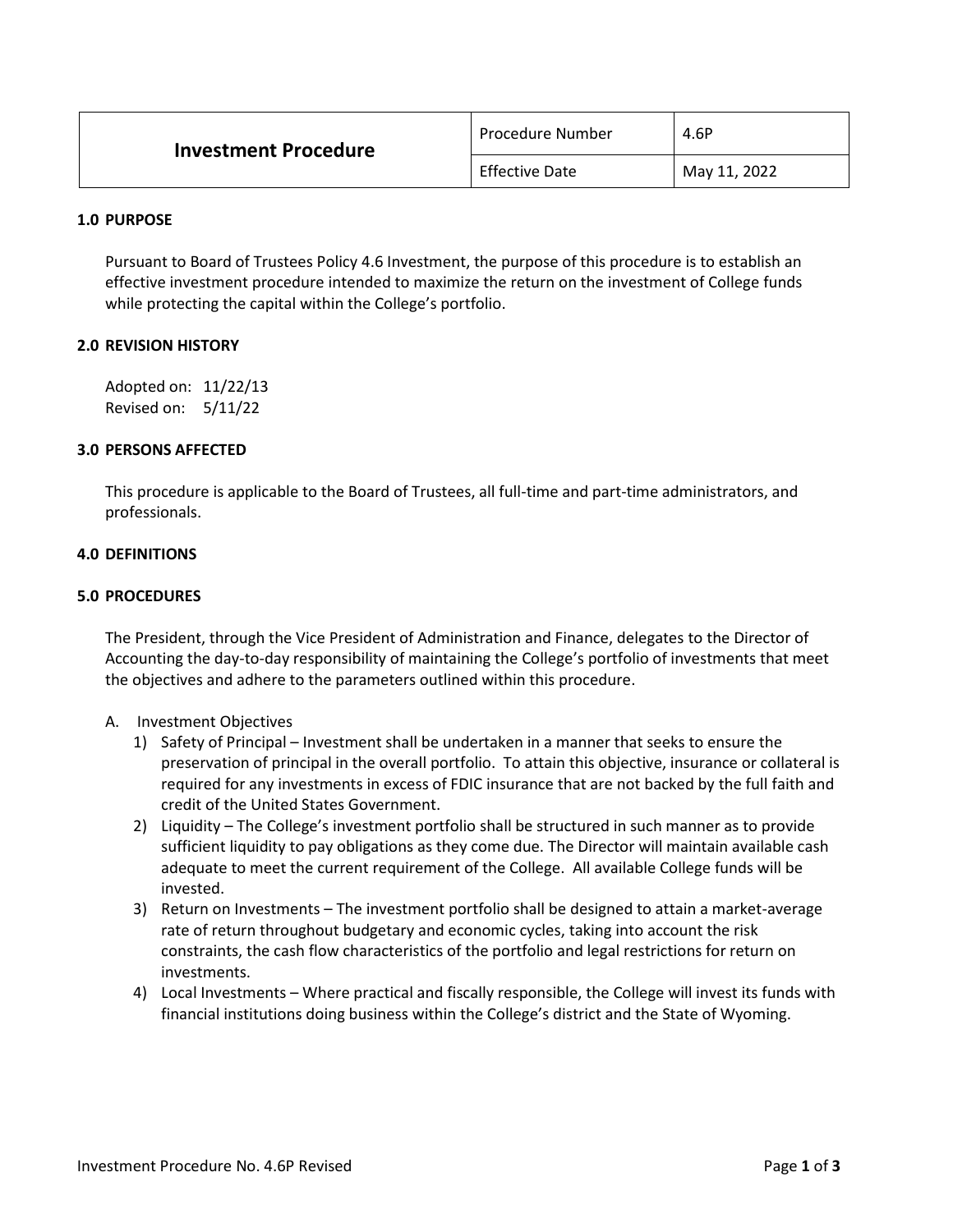- B. The College will utilize the following investment instruments as per Wyoming Statute 9-4-831 and the State of Wyoming State Loan and Investment Board Master Investment Policy and Sub-Policies (specifically section 22. Local Government Investing):
	- 1) U.S. Treasury bills, notes, bonds
	- 2) U.S. Government agency securities
	- 3) Banker's Acceptances
	- 4) Local Government Investment Pool
	- 5) Time Certificates of Deposit Commercial Banks (Collateralized as required by the State of Wyoming Banking Division)
	- 6) Time Certificates of Deposit Savings and loans (Collateralized as required by the State of Wyoming Banking Division)
	- 7) Commercial Paper Investments in commercial paper of Wyoming issuers are limited to those rated A-2 or better by Standard and Poor's Corporation, P-2 or better by Moody's Investors Service; holdings in any one issuer may not exceed 10% of the investment portfolio.
	- 8) Investment Grade Corporate Bonds
- C. Investments shall be made so that at the time of purchase the total investment in any type of instrument does not exceed the following maximum percentages:

| 1) | U.S. Treasury bills, notes, bonds       | 100% maximum                                                                                                                                                                                   |
|----|-----------------------------------------|------------------------------------------------------------------------------------------------------------------------------------------------------------------------------------------------|
| 2) | Federal agency bonds and discount notes | no more than 25% in securities of single issuer                                                                                                                                                |
| 3) | Local Government Investment Pool        | 100% maximum                                                                                                                                                                                   |
| 4) | <b>Repurchase Agreements</b>            | must be collateralized 102% of market value with<br>specific assignment of U.S. Treasury and Federal<br>agency securities; collateral must be held in<br>safekeeping at depository institution |
| 5) | <b>Bankers' Acceptances</b>             | 40% maximum                                                                                                                                                                                    |
| 6) | Time Certificates of Deposit            | 50% maximum                                                                                                                                                                                    |
|    | <b>Commercial Paper</b>                 | 30% maximum                                                                                                                                                                                    |
| 8) | Corporate Bonds                         | 50% maximum (See criteria below.)                                                                                                                                                              |

- D. Corporate Bonds For investment in non-leveraged grade corporate bonds through a separate account arrangement.
	- 1) Investment must be through an investment management agreement with a U.S. SEC (Securities Exchange Commission) registered investment advisor, U.S. SEC registered investment company or a bank exempt from registration (the "investment manager" for purposes of this section).
	- 2) The investment manager must agree in writing to act in a fiduciary capacity with regards to the assets of the account.
	- 3) The account must be diversified by issuer with no more than 5% of the account assets invested with a single issuer with an exception made for obligations issued or guaranteed by the U.S. government, U.S. agencies or U.S. government-sponsored corporations.
	- 4) The effective duration of the account can be no greater than the duration of the Barclays U.S. Aggregate Bond Index by more than 0.5 years.
	- 5) Only U.S. SEC registered investment grade securities rated equal to or higher than A- by Standard and Poor's or A3 by Moody's are allowed for purchase.

When approving, acquiring, investing, reinvesting, exchanging, retaining, selling and managing investments in corporate bonds as described above, the treasurers of Local Government Entities,